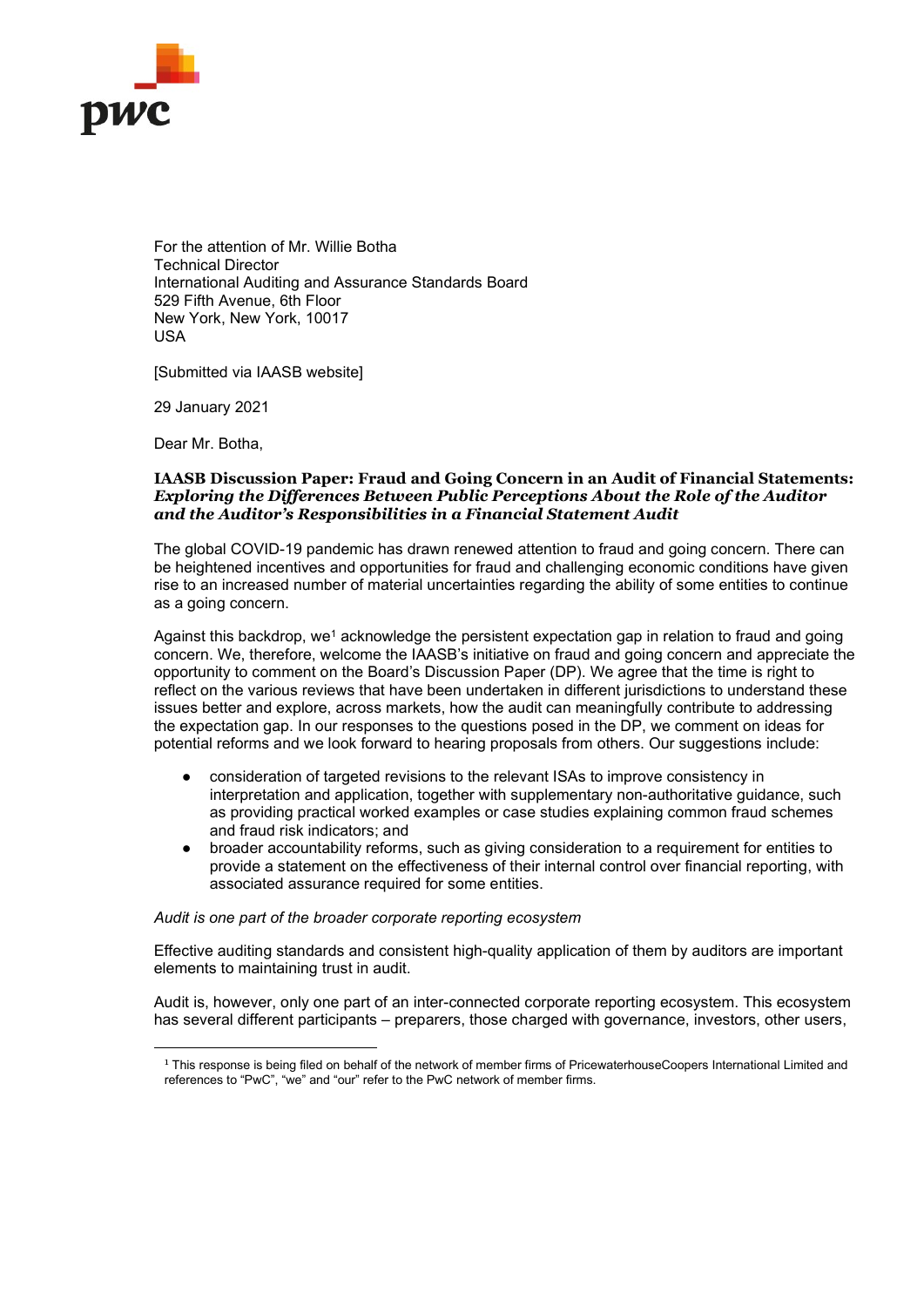

regulators, as well as auditors. Auditors undoubtedly have an important role to play in addressing the expectation gap, but solutions that deliver significant change will likely require a broader focus by all stakeholders in the ecosystem. In any ecosystem, effective functioning of the whole depends on each part being aligned, working together, and individually operating effectively. The roles and responsibilities of the various players in that system and how they interrelate and reinforce one another is important to the efficacy of the system as a whole.

We note that reforms introduced in jurisdictions that have had some positive impact have involved more holistic change. For example, changes to the auditor's responsibilities were made at the same time as complementary changes in management's responsibilities (e.g., for the design and effectiveness of internal control over financial reporting), governance responsibilities (e.g., for the evaluation of the entity's longer term viability), and the legal and regulatory framework (e.g., clearly defined responsibilities, accountabilities and consequences in law and regulation). In our view, prior revisions to auditing standards may have had some success in narrowing the performance gap; however, the evolving expectations in today's marketplace warrant consideration of more holistic change.

#### Focus on root causes in making an informed decision on the way forward

Stakeholders' needs are evolving, and we support consideration of whether the scope of the audit needs to also evolve to fully meet stakeholders' expectations in relation to fraud and going concern. Gaining an understanding of the root causes behind stakeholders' calls to further expand the auditor's responsibilities will be important in making an informed decision on the way forward.

Today's ISA audit focuses on the fair presentation of the financial statements prepared by the entity. The scope of the audit is not designed to address wider business model viability or risk, or the design and effectiveness of entities' fraud and other internal controls overall, nor are entities in most jurisdictions required to report on them. Leveraging the experience and findings from work undertaken across jurisdictions to date will provide useful input as to what actions could reasonably narrow the expectation gap. For example, outreach by our network firm in the UK indicated there may be a general lack of understanding in that market over whether an audit gives comfort over an entity more broadly (its behaviours, its culture, its business model, and its viability), or over the financial statements alone. Outreach also found that many users of financial statements in that market are calling for more insight into the risks that entities are facing and the future prospects of the business. There are opportunities to be explored with regard to assurance that could be provided in these areas. As noted above, addressing stakeholders' evolving needs will necessarily involve regulators looking at how the responsibilities of all of those in the corporate reporting ecosystem may need to change, and interrelate, to provide the infrastructure needed to support such insight.

In our view, the auditor's responsibilities to obtain reasonable assurance about whether the financial statements, as a whole, are free from material misstatement, whether due to error or fraud, remain appropriate in principle. We believe targeted changes to the ISAs can be made to better drive consistency in interpretation and application. However, change that "moves the dial" on fraud and going concern and addresses the expectation gap will require broader coordinated reform across the corporate reporting ecosystem.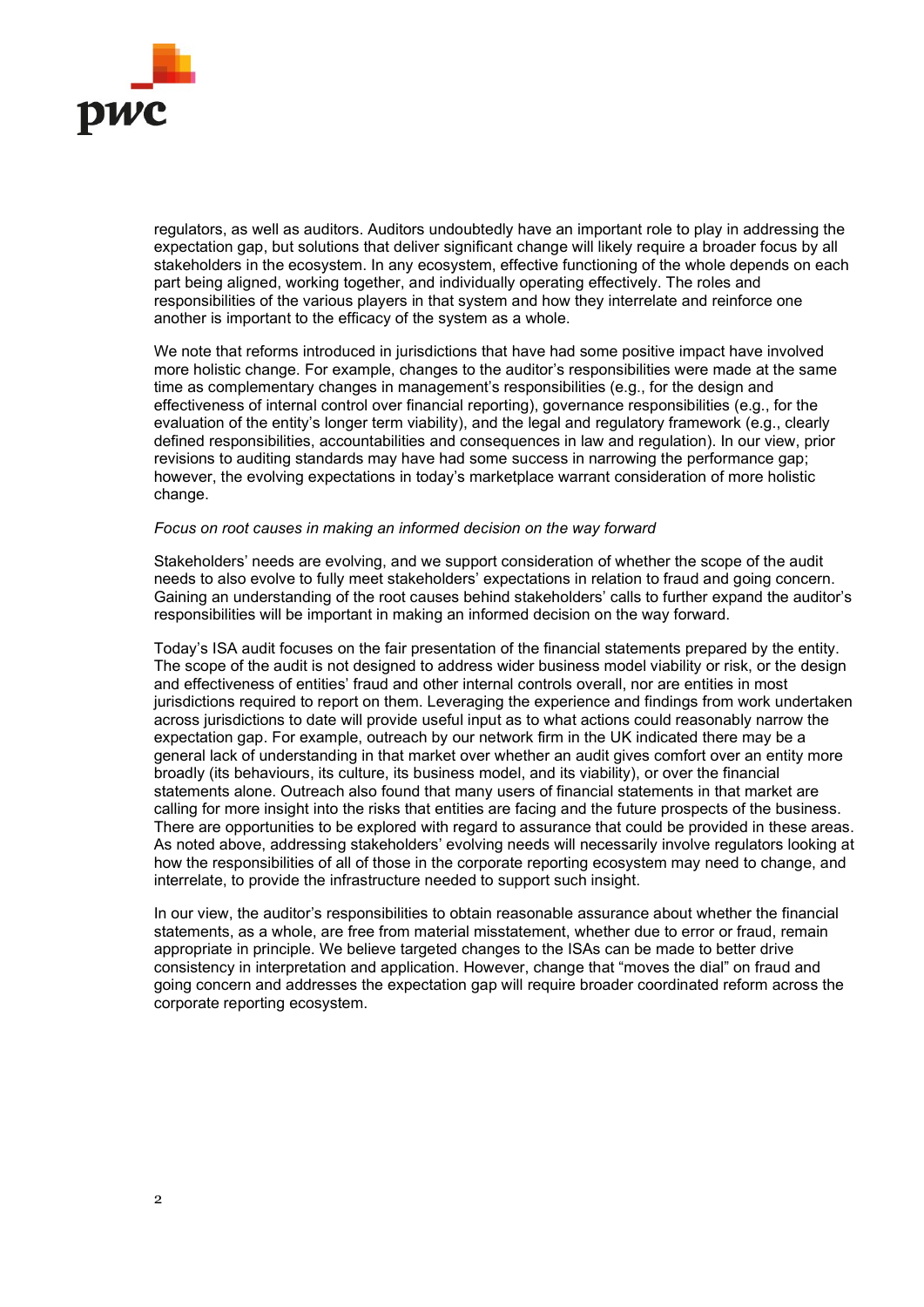

# Opportunity for the IAASB to lead the necessary dialogue

We believe that there is an opportunity for the Board to take a leadership role by bringing together and facilitating meaningful discussion among stakeholders in the corporate reporting ecosystem with the goal of achieving consensus on changes that would contribute to effective solutions. We encourage the IAASB to involve others, such as IOSCO, the IASB, IFAC, the OECD, Transparency International, the World Bank and the IMF, who are likely to have useful insights and whose support will be needed to effect the broader change we describe.

In summary, across the PwC network we are committed to working hard to ensure the quality and perceived value of the audit continually improves. We support the IAASB in embarking on this consultation and other outreach to inform the Board's decisions on a way forward. We anticipate that there will be areas where amendments can be made to the standards to help with their consistent interpretation and application. Broader, more holistic, change, will, in our view, be needed to meaningfully reduce the expectation gap. We stand ready to participate in shaping that change. We encourage the Board to think broadly about the role it can play in engaging other stakeholders in dialogue on the evolution of the roles and appropriate responsibilities of all ecosystem members that collectively can make a substantive change in addressing the expectation gap with respect to fraud and going concern.

We hope our observations in this letter and the accompanying appendix provide useful input as the Board progresses its thinking on these topics. We would be happy to discuss our views further with you.

If you have any questions regarding this letter, please contact Diana Hillier, at diana.hillier@pwc.com, or me, at james.chalmers@pwc.com.

Yours sincerely,

James archiver

James Chalmers Global Assurance Leader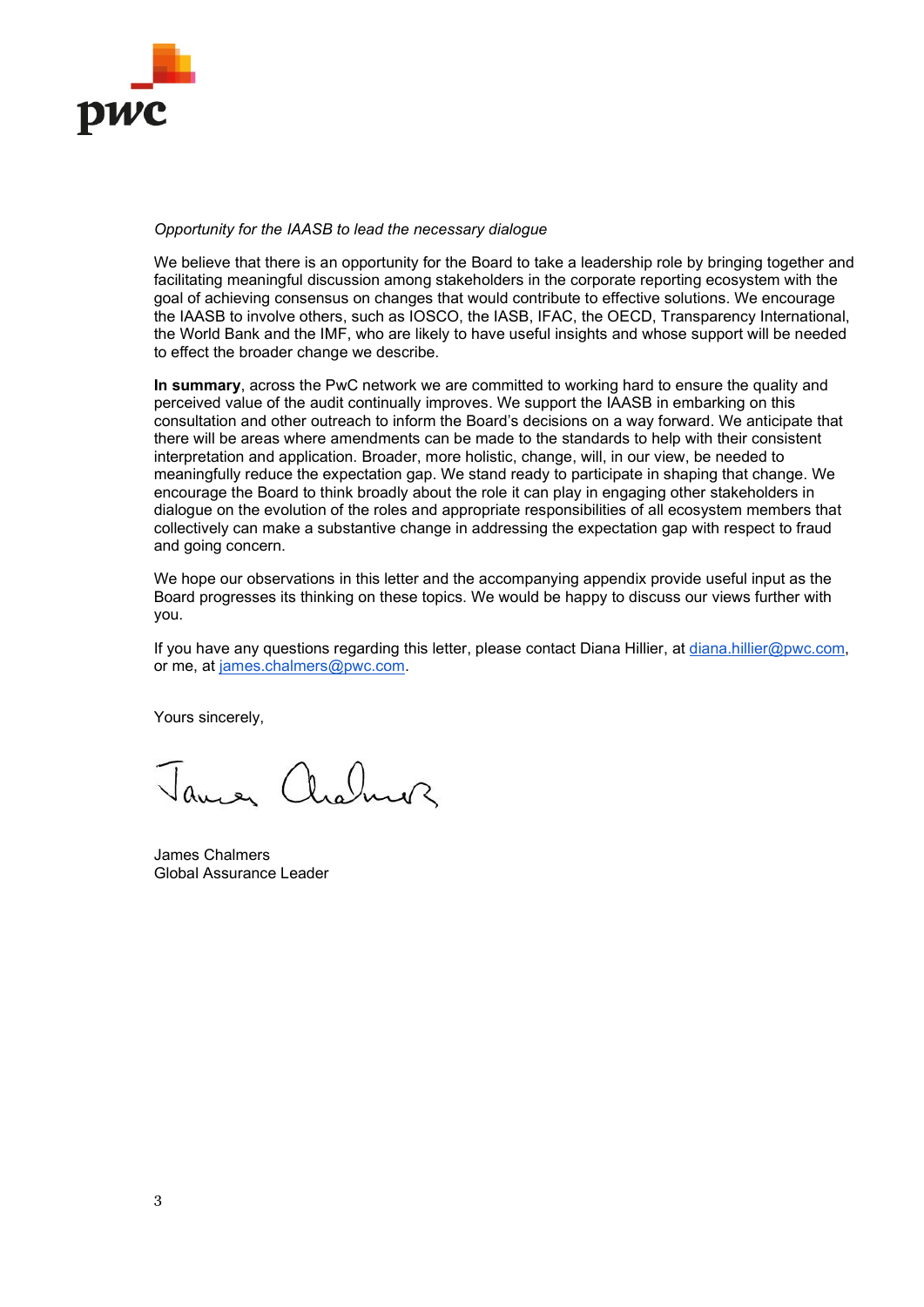

# Appendix - Responses to specific questions

# 1. In regard to the expectation gap (see Section I):

## (a) What do you think is the main cause of the expectation gap relating to fraud and going concern in an audit of financial statements?

We believe that the components described in the Discussion Paper (DP) – Knowledge Gap, Performance Gap and Evolution Gap – are a reasonable way to articulate the expectation gap.

It is not always clear which of these components is the main driver of the expectation gap relating to fraud and going concern in an audit of financial statements. In reality, it is often a combination thereof.

In addition, perceptions of the expectation gap at any point in time are likely to vary depending on recent events or conditions as well as contextual factors including the local jurisdictional legal and regulatory regime, and the corporate reporting and governance model in place. This complicates finding solutions that are applicable and equally effective globally.

As we explain in our cover letter, while it is appropriate to consider whether there are ways in which the current auditing standards can be improved, the root causes of the expectation gap and solutions to it are unlikely to be a function of the financial statement audit alone.

In addition to possible changes to auditing standards, we encourage the Board to take the lead in exploring what additional actions could be taken across the ecosystem to provide the insight stakeholders are seeking in relation to fraud and going concern. That involves looking at the responsibilities of management and those charged with governance in relation to risk assessment, controls, disclosure and transparency, as well as the legal and regulatory infrastructure needed to underpin them, in addition to the role of the auditor.

Reflecting on the experiences of other jurisdictions, we believe that solutions that are capable of meaningfully addressing the expectation gap will need to involve changes to the responsibilities of not only auditors but also others in the corporate reporting ecosystem.

Our response to part (b) explores further the interaction of the roles of others in the ecosystem and the IAASB, and our responses to other questions explore the types of broader responses that may be needed.

## (b) In your view, what could be done, by the IAASB and / or others (please specify), to narrow the expectation gap related to fraud and going concern in an audit of financial statements?

In our view, the auditor's responsibilities to obtain reasonable assurance about whether the financial statements, as a whole, are free from material misstatement, whether due to error or fraud, remain appropriate in principle. The ISAs are principles-based standards, which is important as it enables the auditor to adapt to addressing the evolving business environment, including new fraud and going concern risks, and innovations including technology.

It is useful to keep in mind that some occurrence of fraud is inevitable in the corporate world; no proportionate system of internal control or audit can fully eliminate the risk of fraud, particularly where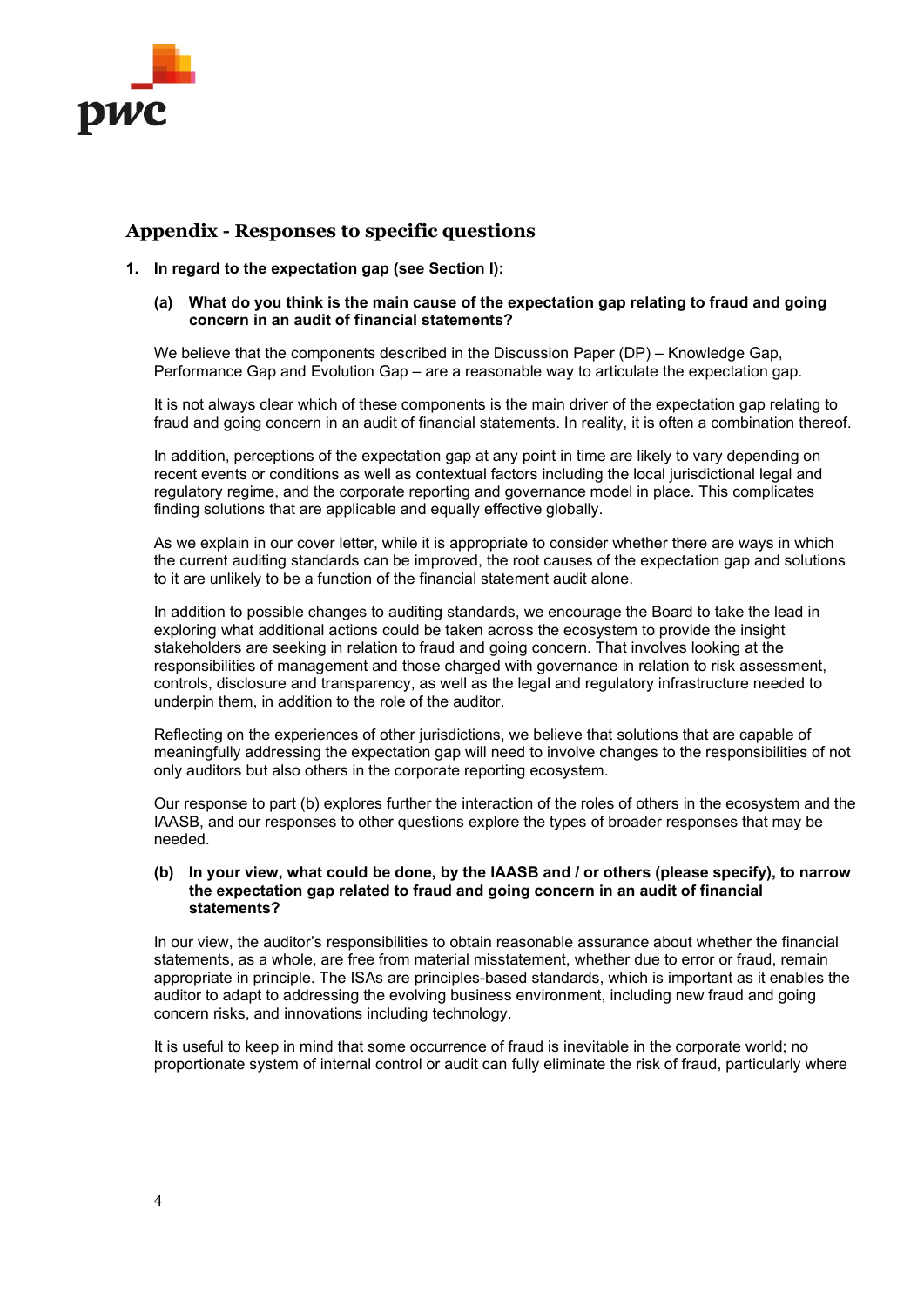

financial impact is relatively low. Further, neither entities nor auditors can predict the future, and some entities will fail. It may also be that some expectations of stakeholders may not be achievable.

All of which does not diminish the importance of addressing the expectation gap. In doing so, it is important, however, not to dismiss that ISA 200 explicitly acknowledges: a) the inherent limitations of an audit to detect fraud because it may involve sophisticated schemes to conceal it; and b) the inherent limitations of the auditor's ability to detect future events or conditions that may cause an entity to cease to continue as a going concern because the auditor cannot predict such future events and conditions. Promoting an understanding and awareness of these explicit acknowledgements is important, as is the awareness of the cost/benefit to be weighed in considering options.

#### Need for coordinated reform across the ecosystem

More could be done to help stakeholders better understand the risks of fraud facing an entity, the controls in place to mitigate those risks and the relative responsibilities of management/directors and auditors. To achieve these sorts of reforms, the responsibilities of the auditor need to be aligned with the responsibilities and disclosures required of management, supplemented by robust dialogue with those charged with governance about their observations and oversight. The accountability and governance of preparers creates a necessary foundation for complete, accurate and insightful corporate reporting. Audit cannot effectively compensate for weaknesses in the corporate reporting regime. We encourage the Board to focus on broad ecosystem-based solutions. Solutions based on limited scope changes to the auditing standards alone are unlikely to meaningfully address stakeholders' calls or reduce the expectation gap. Change that "moves the dial" on fraud and going concern will require broader coordinated reform.

The legal and regulatory environment in a jurisdiction also has direct implications for the audit, perceptions of the audit, and the effectiveness of the corporate reporting ecosystem as a whole. The strength of the legal and regulatory environment is an important contributor to the perceived usefulness of information provided to stakeholders, in terms of promoting an environment of accountability, transparency and communication. However, the legal and regulatory regimes that underpin individual jurisdictional reporting ecosystems vary. It may be difficult for the IAASB to develop broader solutions that work globally across entities of all sizes and complexities (listed and unlisted entities). Changes to auditing standards may also not be operable in isolation of other important considerations, such as auditor legal liability frameworks.

Recognising this, we believe there would be significant benefit in the IAASB working with others to coordinate a country-by-country analysis to better understand the conditions (regulatory and legal structures) in which the ISAs are expected to be applied, to provide insight and help inform further consideration of appropriate responses (for example, leveraging any work done by IFAC, the IASB, the OECD, Transparency International, the World Bank and the IMF, to highlight opacity-related accounting/financial reporting and business issues). This has been done for income tax compliance and corruption indices and can serve as a catalyst for change. More transparency for users about the landscape in which ISA audits are conducted, and the strengths (or weaknesses) of other elements of the financial reporting ecosystem, could be helpful to reduce the expectation gap and to potentially further the dialogue about what actions could be taken by others that would complement actions by the IAASB. For example, we believe it would be useful to understand:

the types of information stakeholders are seeking and the consistency of provision of such information across jurisdictions; and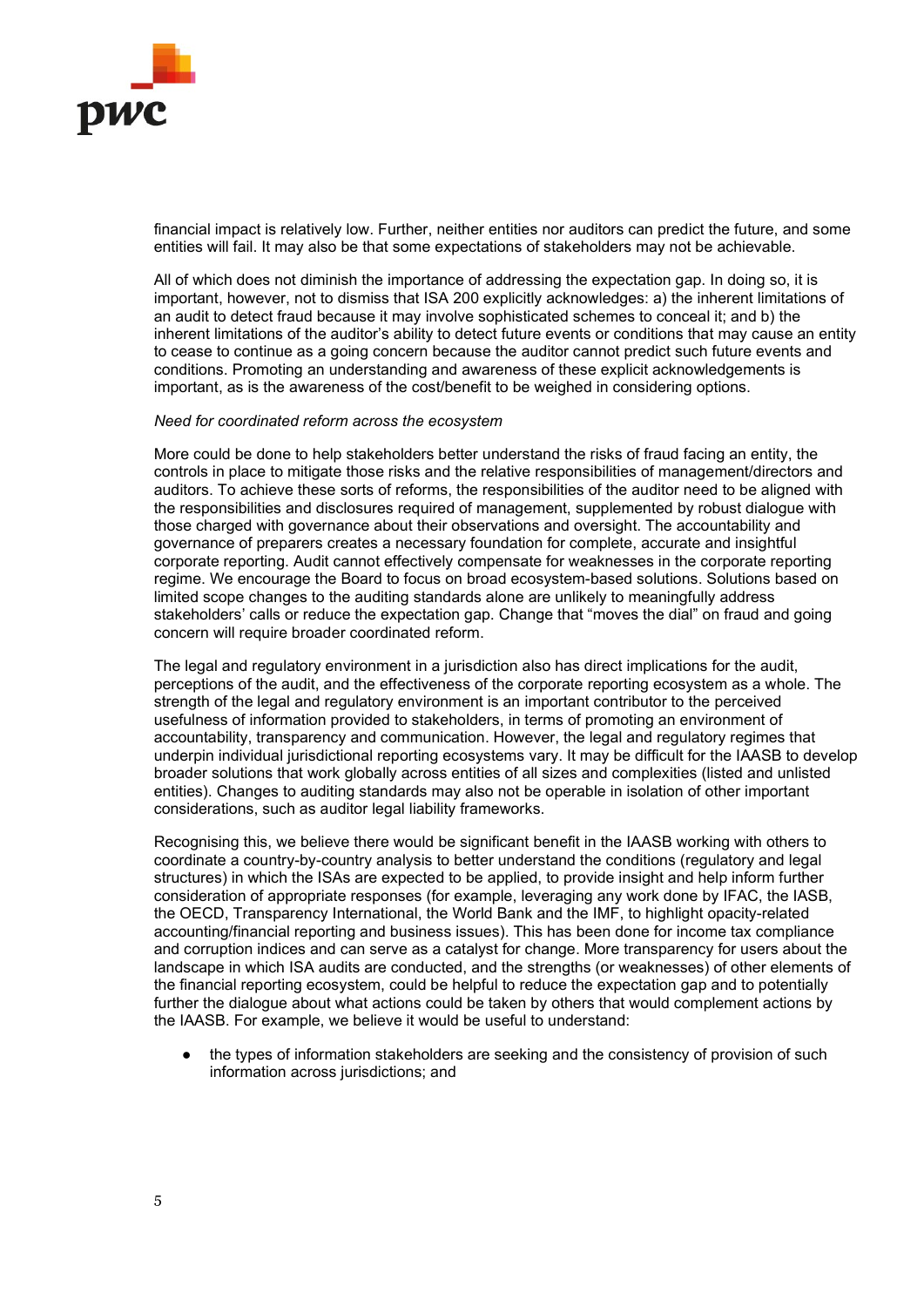

where viability problems were identified for entities in a jurisdiction, what went wrong with the sufficiency or credibility of information reported by those entities such that stakeholders were unaware of the issues.

As part of these broader considerations, we recommend the IAASB engage with relevant stakeholders to:

- Seek support from governments and national standard-setters (both accounting and auditing) in encouraging holistic action across relevant stakeholders;
- Further explore whether changes to financial and broader corporate reporting frameworks could help to address users' evolution and knowledge gap concerns. For example:
	- Whether additional disclosure by entities about risks to their business, including fraud risks and how they were addressed, would be helpful. This could include, for example, matters such as cybersecurity and third-party fraud (see further discussion in response to question 2(a));
	- $\circ$  Enhancing disclosures of liquidity and other risk factors, and how the entity has considered its future longer-term viability (see further discussion in response to question 3(a)); and
	- Clarifying or replacing terminology or key concepts, for example, considering whether changing certain terms applied across the financial reporting ecosystem (e.g., "going concern basis of accounting" and "material uncertainty") to more readily understandable terms would have a tangible impact on users' understanding.

Exploring such changes would require concerted action across stakeholders.

- Discuss how regulators of certain types of entities, for example financial institutions, may be in a position to provide timely communication of relevant information to which they have access in order to assist auditors in the assessment of risks of material misstatement and design of responses;
- Through IFIAR, understand from national and global audit regulators the nature of deficiencies identified relating to fraud and going concern as well as any best practices identified while conducting inspections;
- Through IOSCO, discuss with regulators about if, and how, relevant securities regulations might be providing, or could facilitate, the provision of information users are seeking; and
- Highlight that the current scope of the audit does help to mitigate fraud (incidence of fraud would be exponentially higher in the absence of an audit) and, in that context, have open and honest dialogue about the practicalities and cost/benefits of the changes that stakeholders seek (for example see our response to question 2(a) with respect to non-material fraud).

## Auditing standards

In addition to the matters addressed in our cover letter and in response to the questions that follow, we support the IAASB considering what, if any, changes are needed to respond to what it learns from its outreach regarding ways to reinforce the consistent application of those ISAs, including the appropriate application of professional scepticism. To the extent that the IAASB's outreach shows that the root causes of a failure to detect recent frauds or material uncertainties that precipitate corporate failures can be attributed to a lack of clarity in the ISAs or inconsistent application of requirements, we support making clarifications to the ISA requirements and application material.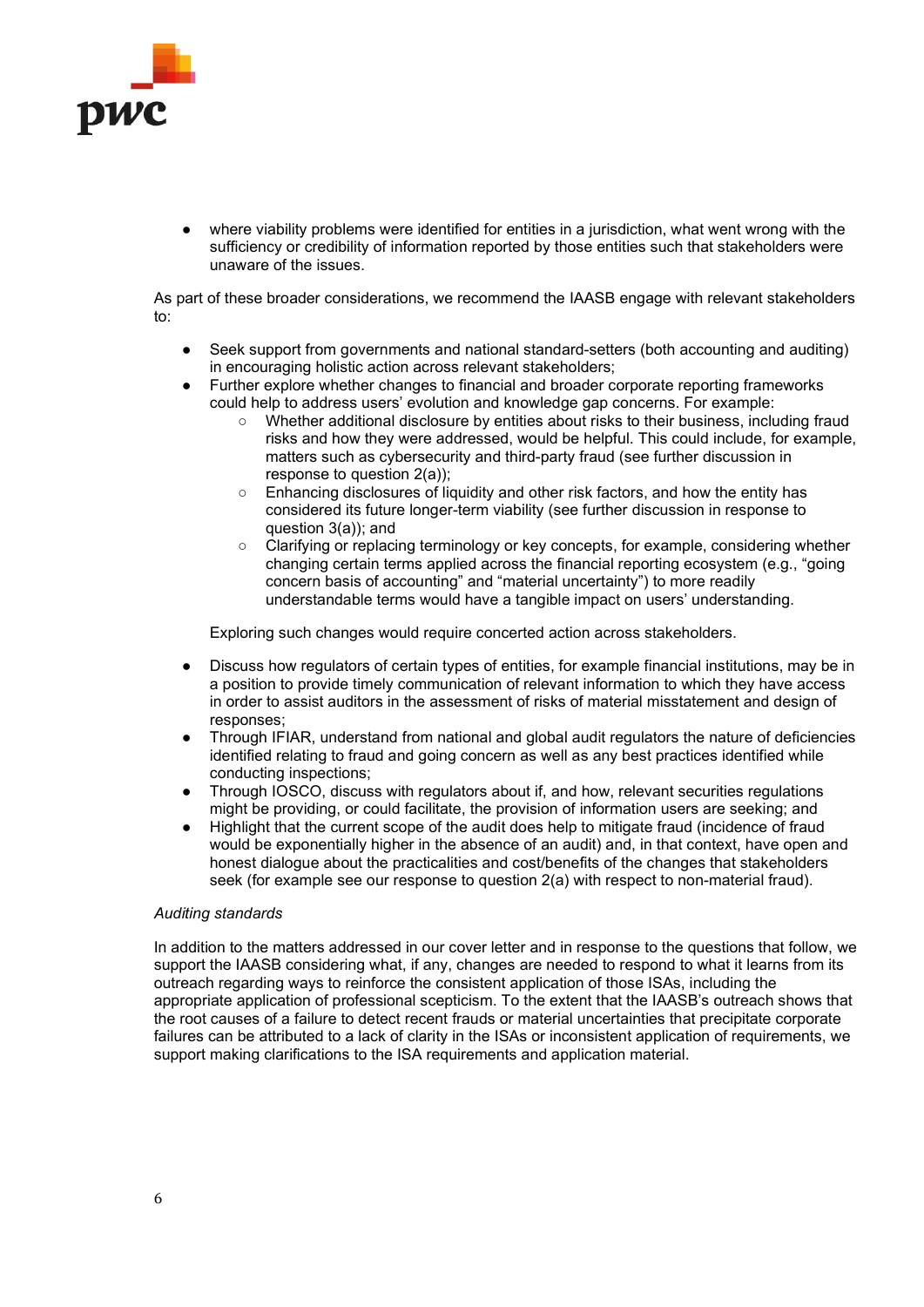

#### Fraud schemes

In addition to the matters we note in response to question 2, we believe there is merit in developing practical worked examples or case studies explaining common fraud schemes and fraud risk indicators. Fraud schemes constantly evolve. Drawing on the experience and insight of forensic specialists to develop current examples of common or emerging fraud schemes and related indicators could heighten awareness and better enable auditors to be alert to fraud risk indicators in their audits. The IAASB (or IFAC) could play a valuable role by developing examples or case studies. A digital repository, updated on an appropriate periodic basis, supplemented by an annual Staff Practice Alert drawing attention to any changes, might be one way to do this. Regulatory authorities are also well placed to share insights from oversight activities, including investigations. The IAASB (or IFAC) could collaborate with jurisdictions to obtain examples of findings, guidance or other similar example repositories that may have been developed that could inform any such global guidance materials. For example, in the UK, the Brydon recommendations call for an open access case study register detailing corporate frauds. More frequent touchpoints with jurisdictional bodies could also facilitate more timely updating of any such materials.

#### Role of technology

Auditors are exploring ways of leveraging new technologies to identify anomalies (potential material misstatements) in large populations of transactional data reflected in an entity's accounting records. This can help inform risk assessments and the design of responses. This is mentioned in ISA 315 (Revised 2019), but implementation guidance that emphasises how auditors can consider the results of applying such technologies and how the auditor's approach to assessing fraud risks may be adapted could be helpful. We also encourage the IAASB to consider this in its revision of ISA 500, to avoid any risk that the ISAs might be interpreted in a way that inadvertently discourages, rather than encourages, the use of technologies in an effective way in the audit.

While we do not believe there is a need for changes to requirements of the respective ISAs, updates to application material or the development of supplementary non-authoritative guidance outside the standard could helpfully clarify areas of inconsistent interpretation, better reflect the evolving business environment, or further underscore the appropriate exercise of professional scepticism.

## 2. This paper sets out the auditor's current requirements in relation to fraud in an audit of financial statements, and some of the issues and challenges that have been raised with respect to this (see Sections II and IV). In your view:

## (a) Should the auditor have enhanced or more requirements with regard to fraud in an audit of financial statements? If yes, in what areas?

While we do not believe ISA 240 is fundamentally broken, there are some targeted changes that could be made to the application material to bring the standard more up-to-date and reflect the changing business environment. Outreach may also indicate practical implementation challenges, either through inconsistent understanding of the intent of requirements or inconsistent execution, including a perceived lack of the appropriate application of professional scepticism.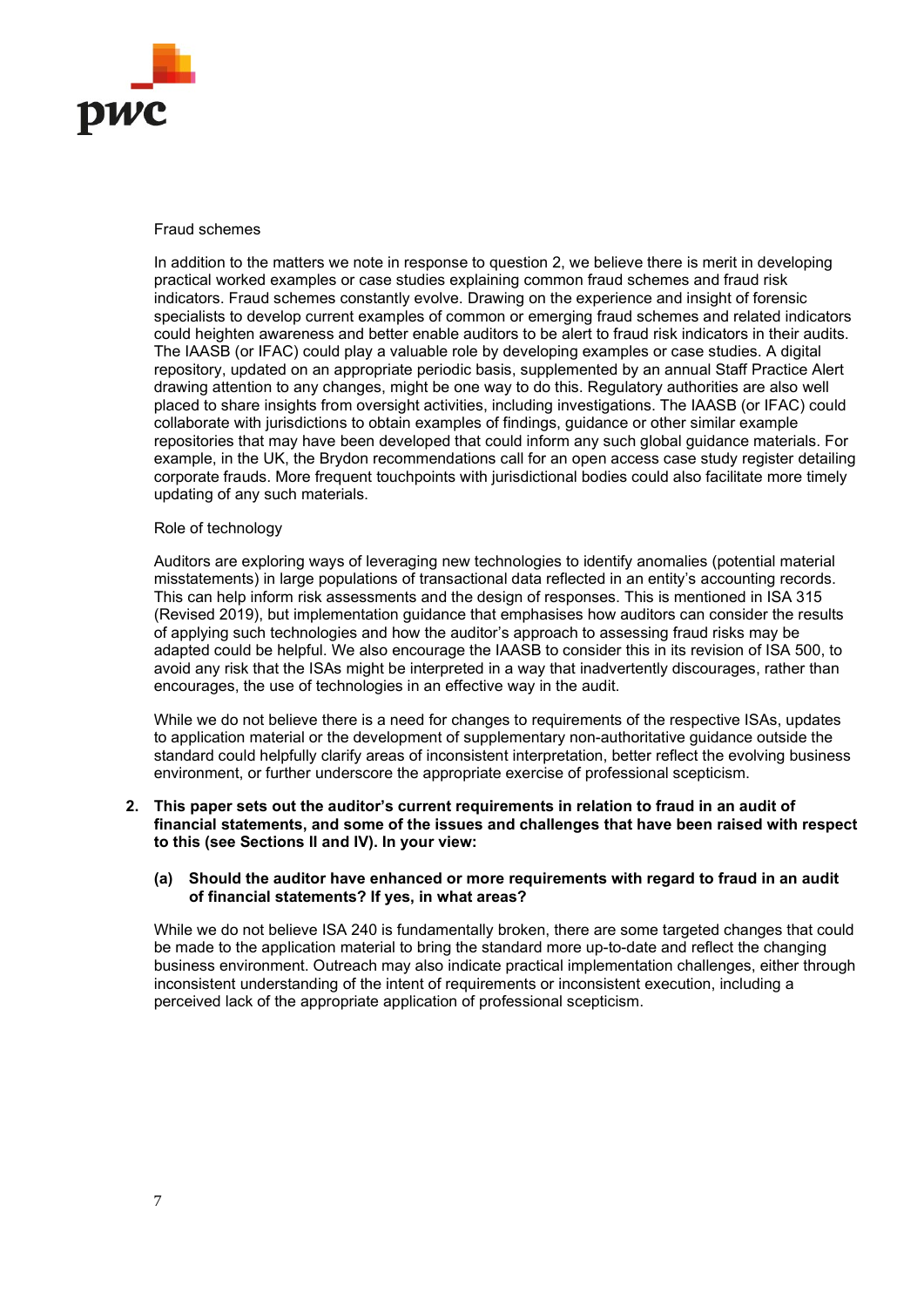

## Fraud risk factors and engagement team discussion

Consistent with the goals of ISA 315 (Revised 2019), drawing attention to the auditor's consideration of management's tone at the top and risk assessment process, together with the auditor's wellreasoned risk assessment, may be helpful to reinforce consistent auditor behaviour. In addition to what we describe in our response to question 1 with respect to fraud schemes, ISA 240 (Revised) could be updated to better reflect fraud risk factors/considerations relevant to the modern business environment, including how technology may be used to perpetrate fraud. The IAASB may find that leveraging experience of fraud specialists to inform updates to the ISAs or other implementation guidance could be useful. In order to develop changes that will remain appropriate over a longer period of time, there will likely be a need to balance any changes contemplated to the body of the standard with supplementary guidance. Supplementary guidance can be updated more frequently to reflect emerging fraud schemes and considerations related to evolving technology.

Updated fraud risk factors, at an appropriately granular level, could provide a basis for a more focused discussion within the engagement team about the potential for fraud, tailored to the nature and circumstances of the entity. This could assist in promoting better identification of risks and more tailored responses that reflect the audit engagement in question, taking into account the entity's system of internal control, to help mitigate the potential risk of generic, untailored risks and responses. We also believe there is merit in exploring the benefits of changes regarding the engagement team discussion being proposed by the UK FRC in this area. This includes, for example, more specificity in the standard regarding the engagement team discussion, including an exchange of ideas among engagement team members about fraud risk factors such as incentives for management or others within the entity to commit fraud, how management could perpetrate and conceal fraudulent financial reporting, and how assets of the entity could be misappropriated.

Additional thought should also be given to addressing special considerations that apply in the context of a group audit in relation to the identification, assessment of, and response to, risks of material misstatement due to fraud in the group financial statements. Such considerations should also be a focus in finalising proposed ISA 600 (Revised).

## Internal control relevant to financial reporting

As described in our response to question 1(b), the importance of management having appropriate responsibilities for the identification and management of risks of fraud cannot be underestimated. Creating a stronger framework of responsibility and reporting in respect of an entity's system of internal control could help improve the prevention and detection of fraud. There is an opportunity to evolve the audit scope beyond today's model.

For example, we would support the introduction of a framework of responsibility and reporting in respect of an entity's internal control relevant to financial reporting, including fraud-related controls. At the heart of such a framework would be a clear public statement by management/those charged with governance as to the design and operating effectiveness of the entity's internal controls, which would be underpinned by:

- A clearly communicated expectation of the level of rigour and diligence to be applied in making that statement; and
- An accountability mechanism with consequences for management/those charged with governance in the event of non-compliance.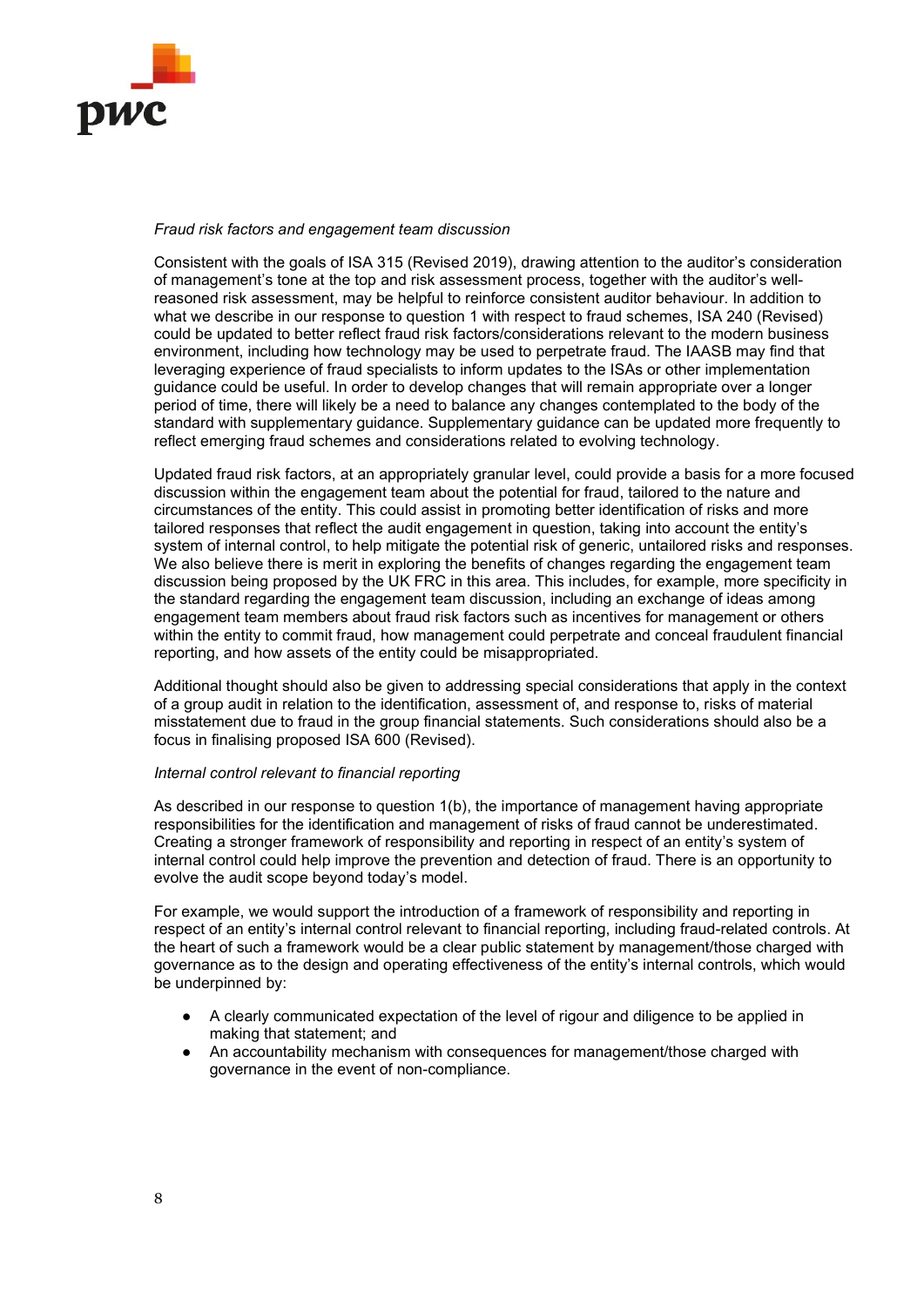

Consideration can then be given to a requirement for the auditor to make a corresponding attestation on internal control.

In designing and implementing any such regime, there would be a number of key decision points, including the proportionality of the cost/benefit of introducing such a regime, the entities to which the requirements would apply, and the internal controls brought into scope. As noted, this is an area where the IAASB could usefully engage with IOSCO, national standard setters and others with responsibility for establishing or strengthening such requirements in their respective jurisdictions.

The proportionality and scalability of any changes proposed in this area are important factors that the Board will need to consider, recognising that an entity's system of internal control may be less formal and less mature in smaller and less complex entities.

Irrespective of whether any expanded scope of audit were to require an opinion on internal control, we believe it is important that the auditor obtain a robust understanding of how management has identified and evaluated risks of fraud and of the related controls that have been designed and implemented by management to address such fraud risks. The recent changes to ISA 315 (Revised 2019) may assist in that regard, but further consideration could be given as to whether linkages to those new requirements would be appropriate in ISA 240.

In the context of the auditor's understanding and evaluation of internal control, in accordance with ISA 315 (Revised 2019), ISA 240 could, for example, address whether the entity has designed and implemented certain expected controls (for example those set out in the COSO Fraud Risk Management guide). Consideration could also be given to expanding the communication requirements to those charged with governance to explicitly refer to reporting of any identified significant deficiencies in that regard, in accordance with ISA 265.

## **Unpredictability**

Consideration could be given to reinforcing unpredictability in the design of audit procedures, with additional examples given to illustrate. In particular, guidance could be included with the objective of:

- better connecting the concept of incorporating an "element of unpredictability" with an enhanced consideration of fraud schemes and specific fraud risk factors identified by the auditor; and
- emphasising how changes in an entity's circumstances could give rise to opportunities for management override of control or other fraud, and the importance of taking a "fresh look" at the audit plan.

## The sections that follow address the specific areas identified in the DP on which the IAASB is seeking input.

## Impact of corporate culture on fraudulent financial reporting and what, if any, additional procedures should be considered

We agree that corporate culture within an entity is important and support the changes recently made to ISA 315 (Revised 2019) with respect to evaluating the control environment. It is appropriate to allow those new requirements to settle before deciding if further action is needed.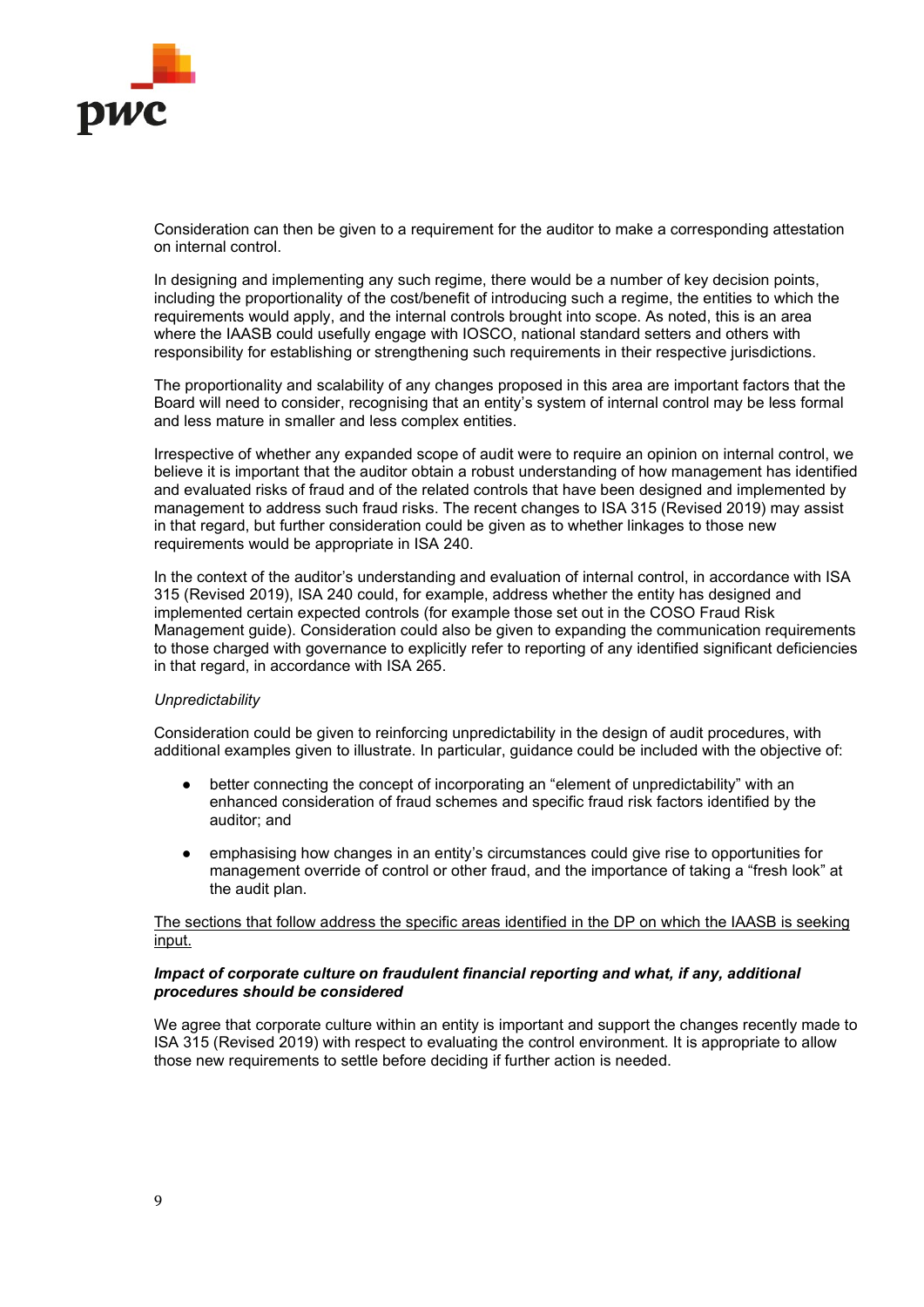

## Requiring the use of forensic or other relevant specialists and in what circumstances

The IAASB has recently finalised ISQM 1 and ISA 220 (Revised), which give emphasis to the importance of determining that the engagement team has the right resources to conduct the engagement. If proposing revisions to ISA 240, the IAASB could consider incorporating linkages back to these principles, including with respect to the firm's policies and procedures. We note that there is a range of specialist support that engagement teams can draw upon (commonly the starting point is the firm's risk management and methodology specialists). Engaging forensic specialists is often reserved for circumstances when addressing identified or suspected fraud.

We do not support mandating involvement of forensic specialists, as such a requirement risks making specialist involvement perfunctory and less effective over time. It may not have a discernible impact on audit quality on engagements where there are no identified significant fraud risk indicators, bringing the cost/benefit into doubt.

Whether, and the extent to which, it is considered appropriate to involve specialists in identifying, assessing, and helping design an appropriate audit response to, fraud risks is a matter of professional judgement made in the context of the engagement circumstances. If involvement is deemed appropriate, this can range from limited advice in response to specific questions, to more significant and direct involvement in risk assessment and development of the response to assessed risks. When deciding to involve forensic specialists, they can be engaged in different ways and their role will vary depending on whether they are consulting, coaching, or actively assisting in an execution role.

Application material to ISA 240 could describe this spectrum of involvement and provide illustrative examples of relevant factors that an engagement team could consider in determining whether involvement of specialists may be appropriate in the circumstances. For example, if one or more heightened fraud risk factors or indicators of fraud are identified, the use of a specialist can enhance the engagement team's understanding of how the risk factors or other indicators are likely to manifest (i.e., fraud schemes) and/or help in developing an effective audit response to these circumstances.

Time, cost and scalability are also important considerations, under the overall context of judging whether involvement of specialists will enhance quality on the audit engagement.

It is important that the involvement of forensic specialists is clearly understood in the context of the scope of an audit. The expectation gap may widen if stakeholders perceive the involvement of forensic specialists as implying an extended or different scope of the auditor's work. There is a clear distinction between use of specialists in an audit support capacity and the nature, timing and extent of work that a specialist performs in a forensic investigation. In the latter capacity, forensic specialists carry out an investigation of allegations or suspected fraud to determine the facts and, as appropriate, to support the entity in remedial and recovery actions. Whatever the precise objectives, these go beyond assisting the audit team within the terms of the financial statement audit, and beyond the scope of work expected in an audit.

## The perceived responsibilities of the auditor regarding non-material fraud, what additional procedures, if any, may be appropriate, and whether additional audit procedures should be required when a non-material fraud is identified

As ISA 240 already explains, there are inherent limitations on the ability of the auditor to design an audit to detect material misstatements resulting from fraud. Seeking to detect non-material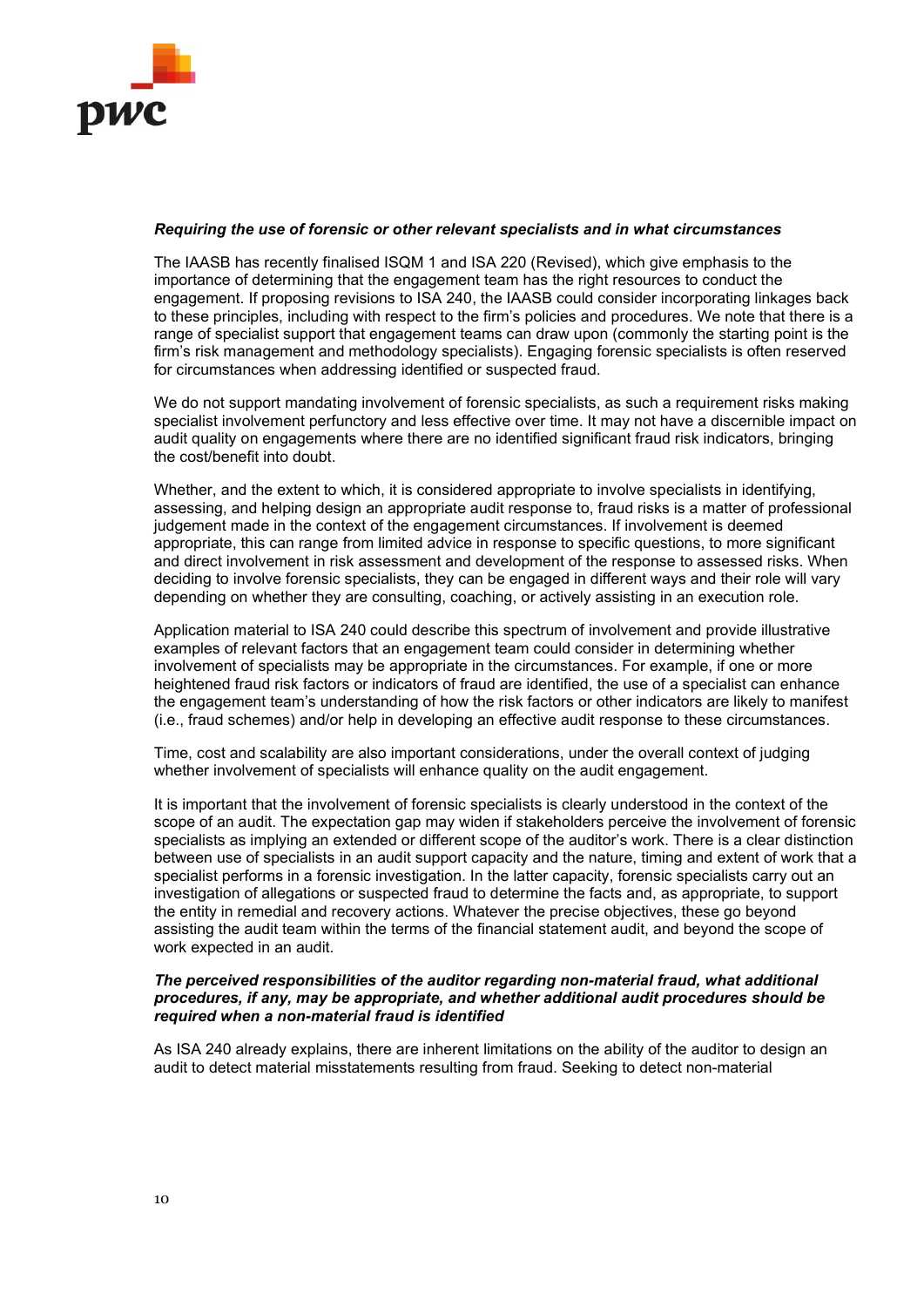

misstatements arising from fraudulent activity is inconsistent with the scope and objectives of the audit. Time and cost barriers make this impracticable. No proportionate audit requirements can eliminate the risk of fraud. Implementing a requirement to identify and respond to risks of non-material fraud (i.e., fraud that does not result in a material misstatement of the financial statements) would be costly and likely increase the expectation gap, as the risks of fraud occurring and not being detected cannot be eliminated. Accordingly, we are not supportive of expanding the scope of the auditor's responsibilities beyond the identification, assessment and response to risks of material misstatement of the financial statements due to fraud.

The inquiries required by ISA 240 of management, internal audit, and those charged with governance could identify non-material fraud, and greater emphasis could be given in application material on how the results of those inquiries may affect the auditor's risk assessment. For example, when potential non-material fraud has been identified through management's processes and controls, understanding how management has investigated and evaluated the matter, including any discussion with those charged with governance, would assist the engagement team in their re-assessment of risk and other evaluations made as part of the audit. This includes understanding the view of management and those charged with governance as to whether the matter is a stand-alone event or indicative of a more structural fraud scheme.

The focus on internal control relevant to financial reporting we describe in the earlier section of this response can also inform the auditor's risk assessment, and help the auditor to form a view as to whether non-material fraud may be indicative of a more significant or pervasive risk. From a perspective of avoiding potential contributors to the expectation gap, we also suggest that the term "non-material" fraud could itself be subject to different interpretations. In that regard, clearly explaining that this means fraud that quantitatively or qualitatively does not cause a material misstatement of the financial statements, would be helpful.

While an indicator of "fraud" may not give rise to a material misstatement of the financial statements, there may nevertheless be considerations as to whether the matter gives rise to non-compliance with applicable laws or regulations. We believe the IAASB could explore whether the relationship and linkage between ISA 240 and ISA 250, in particular the inter-relationship between identified fraud risk indicators and identified or suspected non-compliance with laws and regulations, is sufficiently clear.

## Whether enough emphasis is placed on the auditor's responsibilities around fraud related to third parties and also the role of the auditor in relation to third-party fraud that negatively impacts the entity but does not result in material misstatement of the financial statements e.g., cyber attacks

As the DP describes, the ISAs already include reference to third parties with respect to considering risks of material misstatement due to fraud. There does not appear to be a gap in the underlying requirements. It is therefore unclear exactly what stakeholders are seeking when stating that additional emphasis should be placed on procedures related to identifying third-party fraud. What seems most relevant is facilitating an appropriate risk assessment.

In that regard, we note that appendices 1 and 3 of ISA 240 do not explicitly address fraud risk factors relating to third-parties or circumstances that may be indicative of fraud, which could be helpful to the auditor in thinking about fraud risk. Consistent with our earlier responses, we believe the standard (and/or supplementary non-authoritative guidance) could be updated to reflect additional fraud risk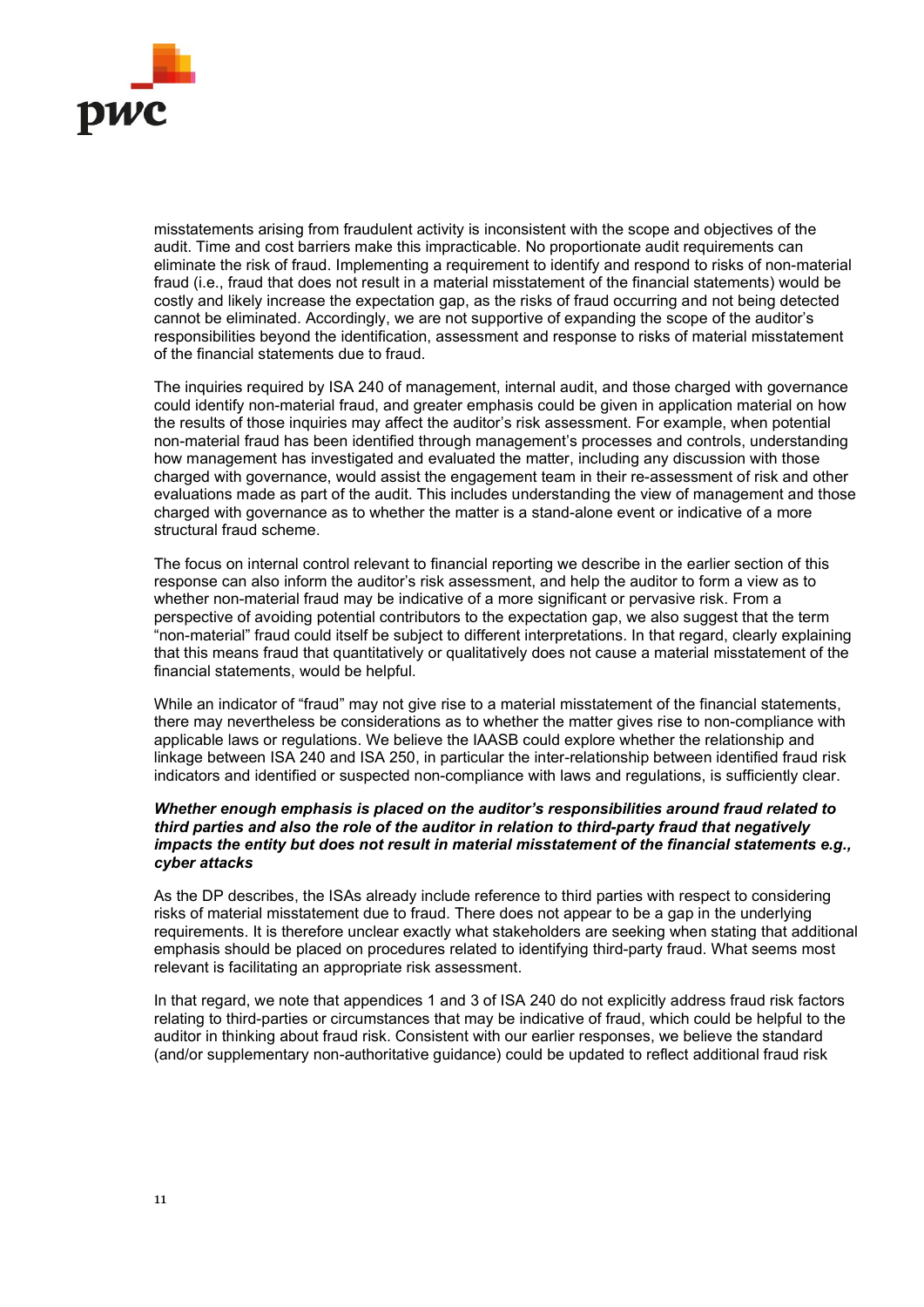

factors and fraud indicators/schemes and, in doing so, could include sections more specifically addressing risks related to third parties.

Whether or not cybercrime or similar attacks upon an entity are considered "fraud", they may nevertheless be relevant to the audit if they have a material impact to the entity's financial statements. To the extent that such matters pose material risks to the business and its ability to operate, this can have a bearing on several aspects of the audit, including assessing the entity's ability to continue as a going concern and any related material uncertainties.

## Whether additional quality management review procedures focused on the engagement team's responsibilities relating to fraud should be considered for engagements for which an engagement quality review is required

We agree with the assertion in the DP that judgements relating to consideration of fraud risk factors and related assessments of the risks of material misstatement would already fall within the scope of significant judgements addressed by the engagement quality reviewer.

ISQM 2 has recently been approved and was drafted on a principles-basis. With respect to significant matters and significant judgements, the Board concluded that including lists of matters to be considered by the engagement quality reviewer was not appropriate, as it would always be subject to perceptions of being incomplete. The ISQM therefore cross-refers to ISA 220 (Revised) where examples of significant judgements are given (paragraph A93). Those examples make no reference to fraud risk indicators or assessed fraud risks. To the extent that emphasis is warranted on the importance of the engagement quality reviewer giving attention to these judgements, consideration could be given to adding further application material to ISA 220 (Revised).

## (b) Is there a need for enhanced procedures only for certain entities or in specific circumstances? If yes:

# (i) For what types of entities or in what circumstances?

See response to part (a). To the extent that there is stakeholder and Board support for additional reporting by auditors on internal control (preceded by appropriate responsibilities placed on management and those charged with governance), we believe this would likely be most appropriately targeted at listed entities (with future consideration of applicability to public interest entities more broadly, based on the outcomes of the IESBA and IAASB considerations of adopting revised definitions for such entities).

## (ii) What enhancements are needed?

See response to part (a).

## (iii) Should these changes be made within the ISAs or outside the scope of an audit (e.g., a different engagement)? Please explain your answer.

As explained in our covering letter and responses above, some targeted changes could be made to application material in the ISA to support consistent interpretation and application. Further changes that would more meaningfully address what we believe stakeholders are seeking would result in the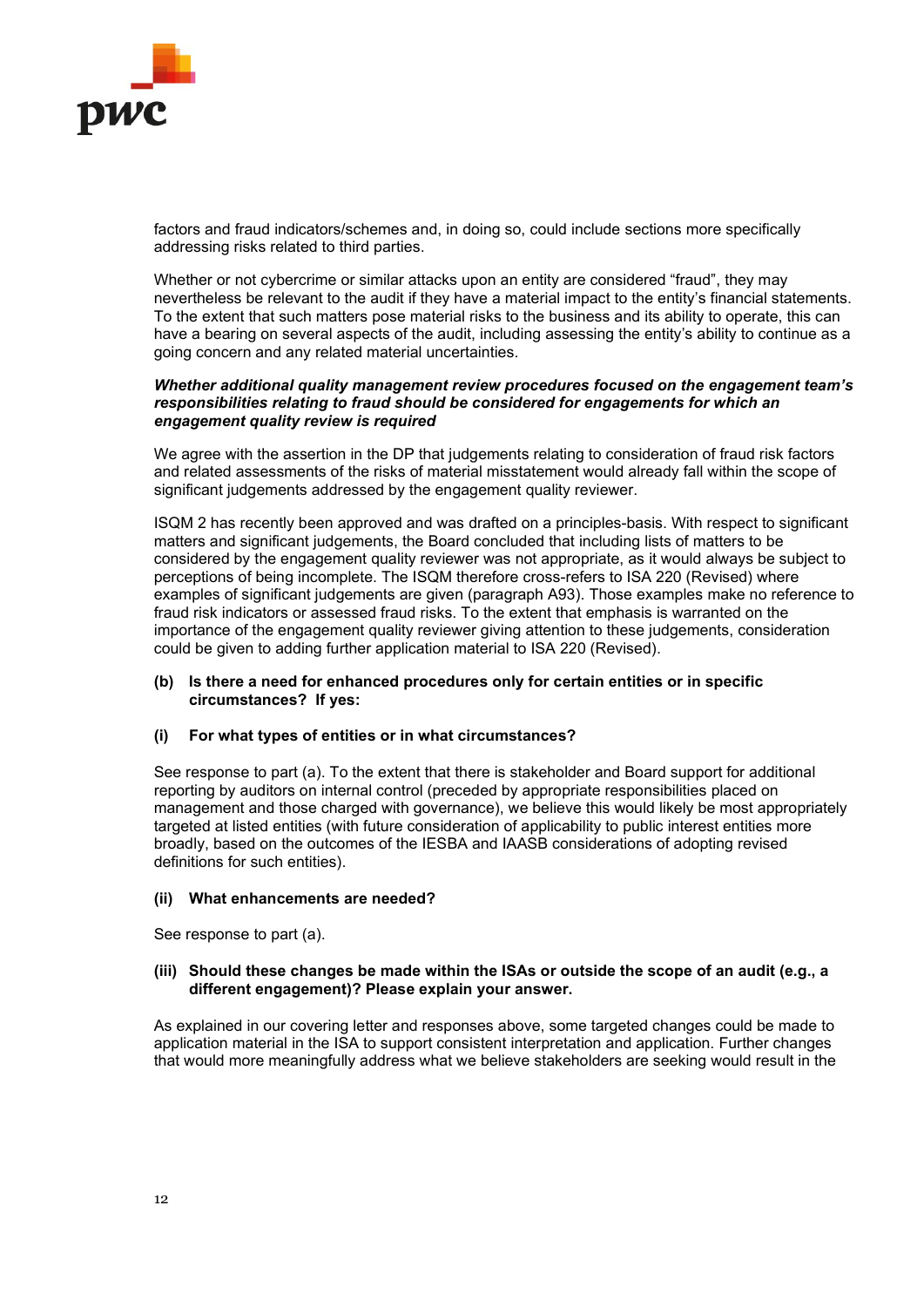

scope of the auditor's responsibilities going beyond opining on the financial statements. As described in our response to question 2(a), the scope of the auditor's responsibilities could evolve, as it has, for example, in those jurisdictions where the auditor is also required to opine on the entity's internal control over financial reporting. However, for the reasons we discuss in that response, this would necessarily involve complementary changes to the roles and responsibilities of management, those charged with governance and others in the corporate reporting ecosystem. It is important to consider such changes holistically.

The decisions on these matters may differ in different jurisdictions depending on their own circumstances and markets, making it difficult to introduce a common global regime. In the absence of a common global regime, however, management or those charged with governance may also decide it is appropriate to request or require additional assurance beyond the scope of the audit, for example relating to the effectiveness of their controls addressing cybersecurity risks, in fulfilling their responsibilities and accountability to their relevant stakeholders.

## (c) Would requiring a "suspicious mindset" contribute to enhanced fraud identification when planning and performing the audit? Why or why not?

The exercise of professional scepticism is a fundamental element of the audit. It has been the subject of many reviews and debates both by the IAASB and the broader profession for many years. Indeed, the IAASB has an ongoing project, which has already looked at various terms associated with professional scepticism.

Scepticism and suspicion are terms describing the auditor's mindset and are therefore inherently behavioural in nature. In recent projects, the IAASB has concluded that simply adding the words "professional scepticism" throughout the standards does not change behaviours. We agree with that conclusion. Further, a clear understanding of the behaviours and outcomes that are sought seems more pertinent than the phrase or term to be applied.

Actions that change behaviours are likely to have a more meaningful impact in achieving the desired outcomes than adding a new term. What seems more important is to reinforce key concepts that underpin critical behaviours, including:

- Tone at the top and commitment to quality across the engagement team  $-$  conveying the importance of scepticism, and the need for more persuasive evidence the higher the assessed risk. The recently approved changes to ISQM 1, ISA 220 (Revised) and ISA 315 (Revised 2019) may assist in that regard;
- Avoiding bias when seeking audit evidence designing and performing procedures in a manner that is not biased towards obtaining audit evidence that may be corroborative or towards excluding audit evidence that may be contradictory. This principle has already been emphasised in the recent revisions of ISA 540 and ISA 315.
- Bringing effective challenge to bear on the audit linked to tone at the top, but empowering engagement teams to bring appropriate challenge to bear, and not accepting explanations at face value if they are not persuasive. Some of the measures we describe in our responses above relating to practical guidance around fraud schemes, updated fraud risk factors and involvement of specialists, and engagement team discussion, combined with relevant training, could support auditor awareness and provide the foundation for effective challenge.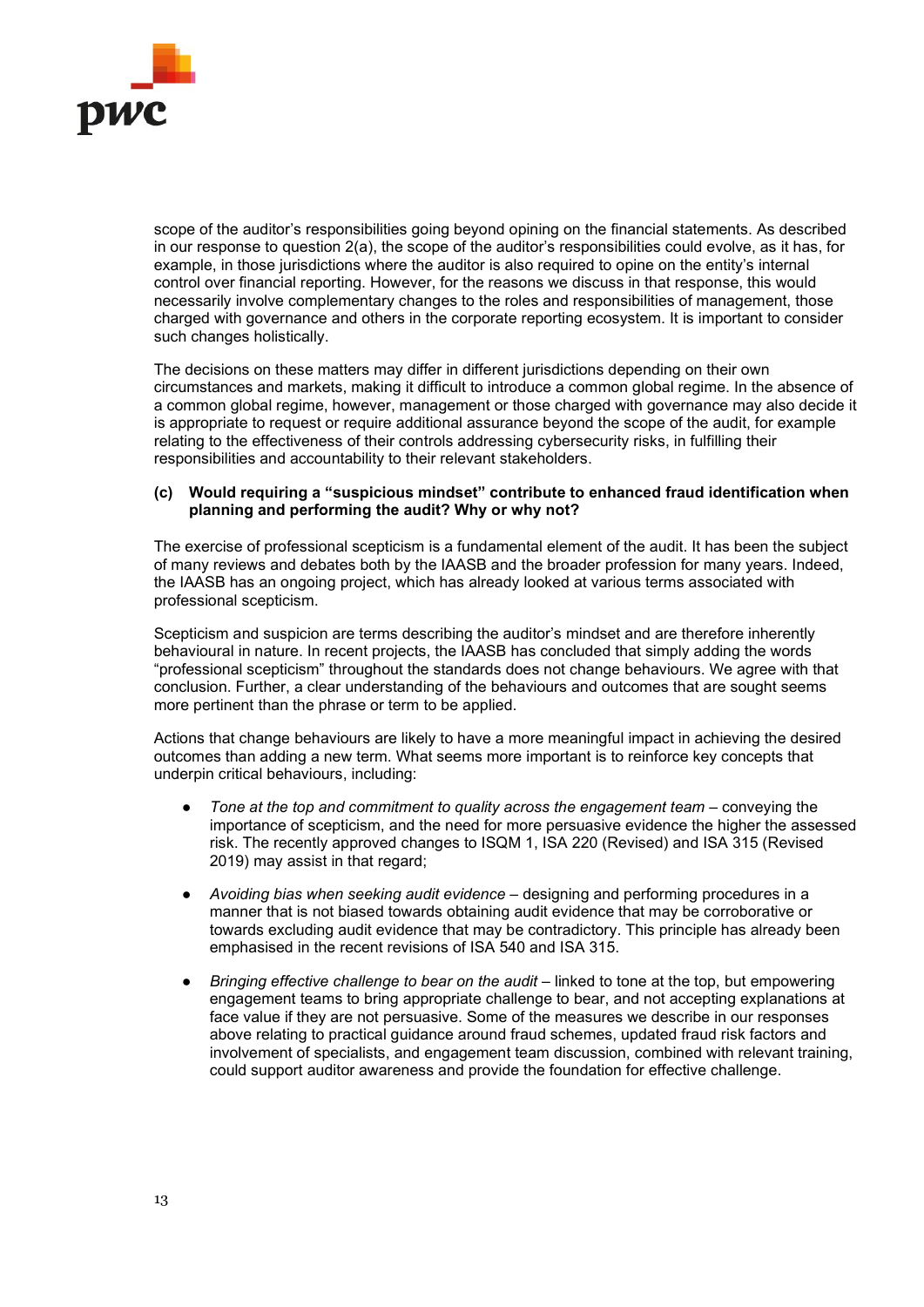

Where specific risk factors are identified, additional emphasis could be given to the need to remain alert for indicators of fraud when conducting further audit procedures (which could again be supported through non-authoritative illustrative examples of fraud schemes and indicators). Reinforcing the importance of robust two-way dialogue with those charged with governance when the auditor has become aware of potential or actual fraud would also be helpful.

Lastly, we note that moving to a concept where the auditor starts from a base of suspicion (or presumptive doubt) could move the financial statement audit toward that of a forensic audit and may not be timely or cost-effective. It could also have the unintended consequence of potentially chilling important dialogue with management and those charged with governance. Robust fraud inquiries of management and those charged with governance are critical steps in the audit process but approaching such discussions with a "suspicious mindset" could put management and those charged with governance on the defensive and significantly diminish the effectiveness of such inquiries over time.

## (i) Should the IAASB enhance the auditor's considerations around fraud to include a "suspicious mindset"? If yes, for all audits or only in some circumstances?

See response to part (c).

(d) Do you believe more transparency is needed about the auditor's work in relation to fraud in an audit of financial statements? If yes, what additional information is needed and how should this information be communicated (e.g. in communications with those charged with governance, in the auditor's report, etc.)?

We are strong advocates of the benefits of transparency and believe that the ISA requirements regarding constructive two-way dialogue between auditors and those charged with governance, and the more recently implemented enhanced auditor reporting, have had a positive impact on stakeholders' understanding of the audit. Those requirements provide the basis for informative and insightful communication about the auditor's work in relation to fraud.

We support the focus in the auditor's report on describing key audit matters (KAMs), as that provides informative insight into the areas that were of most significance in the particular audit. Auditors are not required to distinguish between the risk of fraud or error in describing KAMs. What is most important is that the description provides meaningful insight into the assessed risk(s) of material misstatement and how such risks were addressed in the audit. Sharing best practices of descriptions of KAMs could serve as a useful guide to encourage informative and insightful communications. We support the IAASB developing such examples as part of the Post-Implementation Review of the 2014 Auditor Reporting standards (AR PIR) and believe it is important to continue to emphasise the importance of KAMs being tailored and specific to the engagement circumstances and not encouraging boilerplate language.

We believe that a focus on KAMs is most appropriate. There are significant challenges in describing, in a meaningful way that is tailored to the specific circumstances of the audit, a separate description of how the particular audit addressed the risk of fraud. Experience in the EU, which has required the auditor to describe the extent to which the audit is capable of detecting fraud, has been mixed. In most cases this has simply resulted in boilerplate language that adds little value. Stakeholders have consistently indicated strongly that they find boilerplate disclosures unhelpful.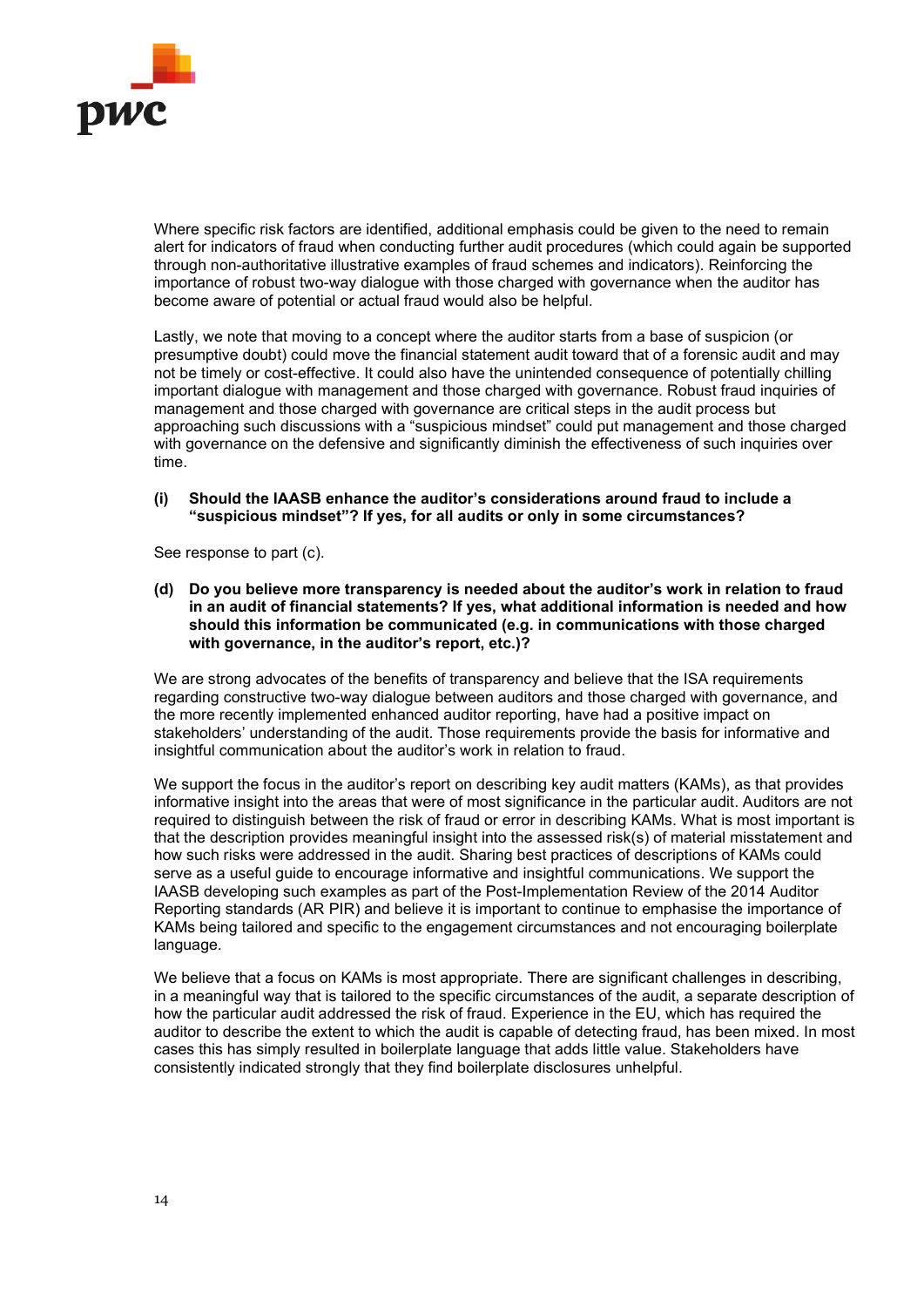

To the extent that further transparency is desired about the risks facing the business, including fraud risks, and how those risks are being managed, they are best communicated in the first instance as an integral part of entities' accountability to their stakeholders, for the reasons we note in response to question 1. Taking into account the respective costs and benefits, if broader reforms regarding internal control were implemented, the auditor's responsibilities could be correspondingly expanded to provide assurance on management's assertions regarding the effectiveness of the entity's internal controls. In jurisdictions where such responsibilities and accountabilities have been implemented, we believe they have had a positive impact. To be effective, however, requires reform across the corporate reporting ecosystem.

- 3. This paper sets out the auditor's current requirements in relation to going concern in an audit of financial statements, and some of the issues and challenges that have been raised with respect to this (see Sections III and IV). In your view:
	- (a) Should the auditor have enhanced or more requirements with regard to going concern in an audit of financial statements? If yes, in what areas?

## Contextual observations

We do not believe that ISA 570 (Revised) is fundamentally broken in the context of the current financial reporting requirements and audit of the financial statements. This standard was updated by the Board in conjunction with the introduction of the enhanced auditor's report and the feedback from the AR PIR will provide important insight into how the changes with respect to reporting on going concern, specifically the new section on material uncertainties relating to going concern, have been received.

However, as explained in our covering letter, we believe stakeholders are seeking more insight into the risks facing a business and its future prospects. The auditor's responsibilities in this area could be expanded in conjunction with changes to the entity's financial reporting and disclosure requirements. If there is consensus on the information regarding business risks, going concern and viability that is needed by users, the respective responsibilities in relation to the information to be reported by management and those charged with governance, and related auditing regime, could be reformed. Entities will still fail. But providing stakeholders with the right information about the risks that could lead to failure may enable them to make better and more timely decisions about their relationship with the entity. This promotes a shared commitment to the quality of corporate reporting and is a holistic approach to addressing the expectation gap.

Clear responsibilities and reporting regimes with respect to going concern and longer term viability/resilience are typically determined at a jurisdictional level, and result in disclosures that complement management's going concern assessment (such as those addressing risk factors, liquidity risk, financing plans, contractual obligations, and forecasts). Consequently, any additional auditor obligations, such as those in the UK, likely need to also be addressed at the jurisdictional level, as they complement the responsibilities and disclosures of management and those charged with governance. However, the IAASB could be the catalyst for debate and take a lead in driving forward such reforms.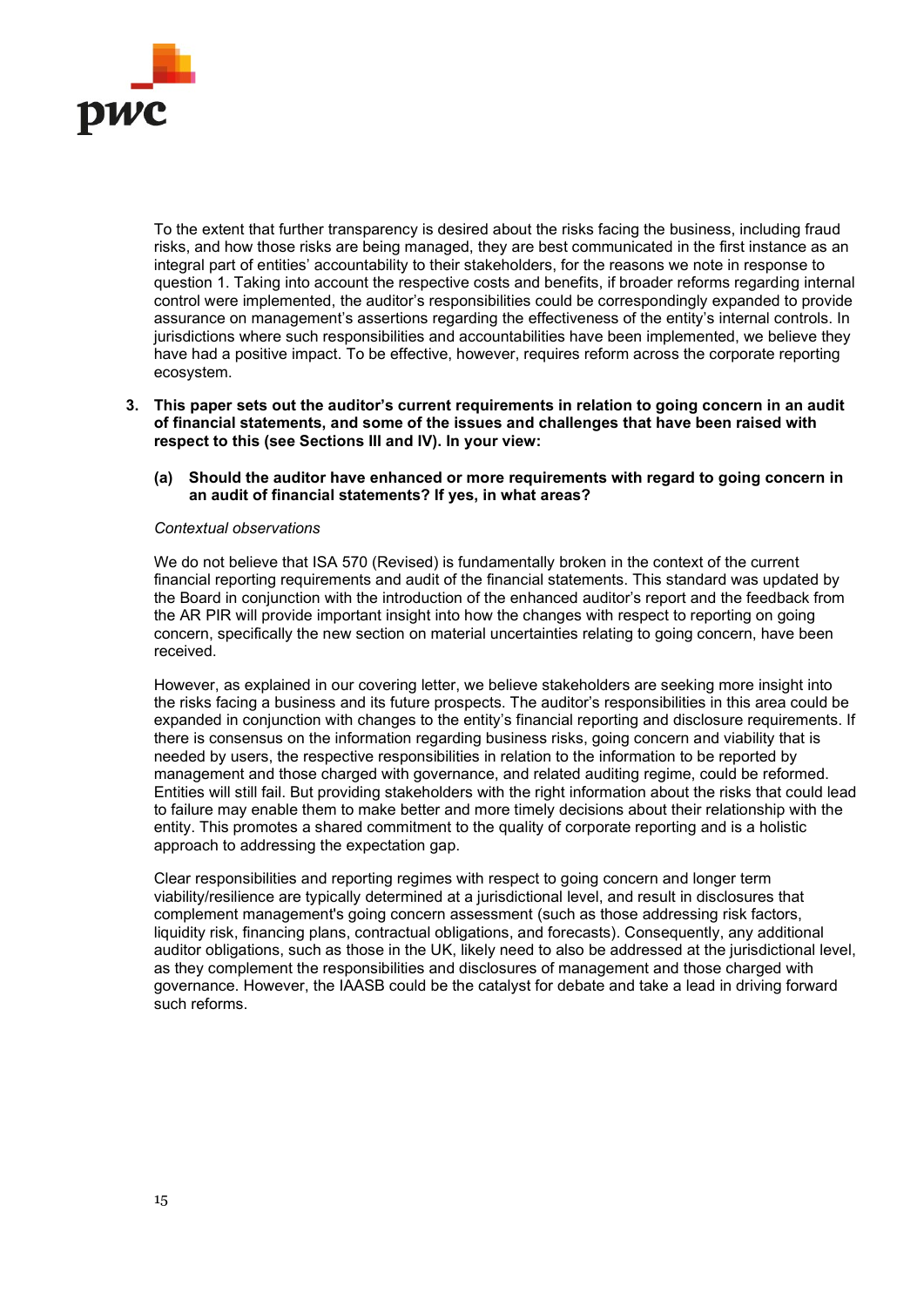

## Understanding oversight by those charged with governance

ISA 570 (Revised) does not have a requirement for the auditor to obtain an understanding of how those charged with governance exercise oversight of management's process regarding going concern, and/or preliminary assessment of the entity's ability to continue as a going concern. Presently the communication requirement is solely focused on the auditor's findings after performing their required procedures. We believe a new requirement would be a useful enhancement in ISA 570 (Revised) to promote a two-way communication with those charged with governance about: what they consider to be events or conditions that may indicate a material uncertainty exists; the areas of potential focus in evaluating management's assessment; and the audit plan. The effectiveness of any such communication is, however, premised on those charged with governance having appropriate responsibilities and accountability for going concern as part of the broader corporate reporting ecosystem.

## The sections that follow address the specific areas identified in the DP on which the IAASB is seeking input.

# Should entities be required to assess their ability to continue as a going concern for longer than twelve months and should auditors be required to consider this longer time period?

We believe that if the period is to be reconsidered, changes are needed to management's period of assessment in the first instance. We support the principle established in ISA 570 (Revised) that the auditor covers the same period as that used by management to make its assessment. Auditors cannot consider a period extending beyond that which management is required to consider by the applicable financial report framework because the auditor's assessment involves evaluating management's forecasts and plans for future.

A minimum period of 12 months, as set out in ISA 570 (Revised), seems appropriate given the inherent uncertainties associated with predicting the future. However, we also note that different financial reporting frameworks have different requirements regarding the point at which that 12-month period commences. For example, under IFRS, the period is considered from the end of the reporting period. In circumstances when the financial statements are prepared and an audit is performed significantly after the balance sheet date, this can mean management's assessment may only extend for a few months beyond the date on which the financial statements are approved. As part of the wider discussion with stakeholders across the ecosystem, we believe it would be useful for the IAASB to discuss with financial reporting standard setters whether the 12-month consideration should commence with the date of approval of the financial statements by management and/or those charged with governance.

However, as noted in our contextual observations in response to question 3(a), rather than the time period, what we believe stakeholders are seeking is more insightful information about the future prospects of the business, provided by management with oversight by those charged with governance. That is best achieved through action by securities regulators and others in the corporate reporting ecosystem establishing accountability and reporting frameworks. Simply extending the period of time considered will not achieve those goals.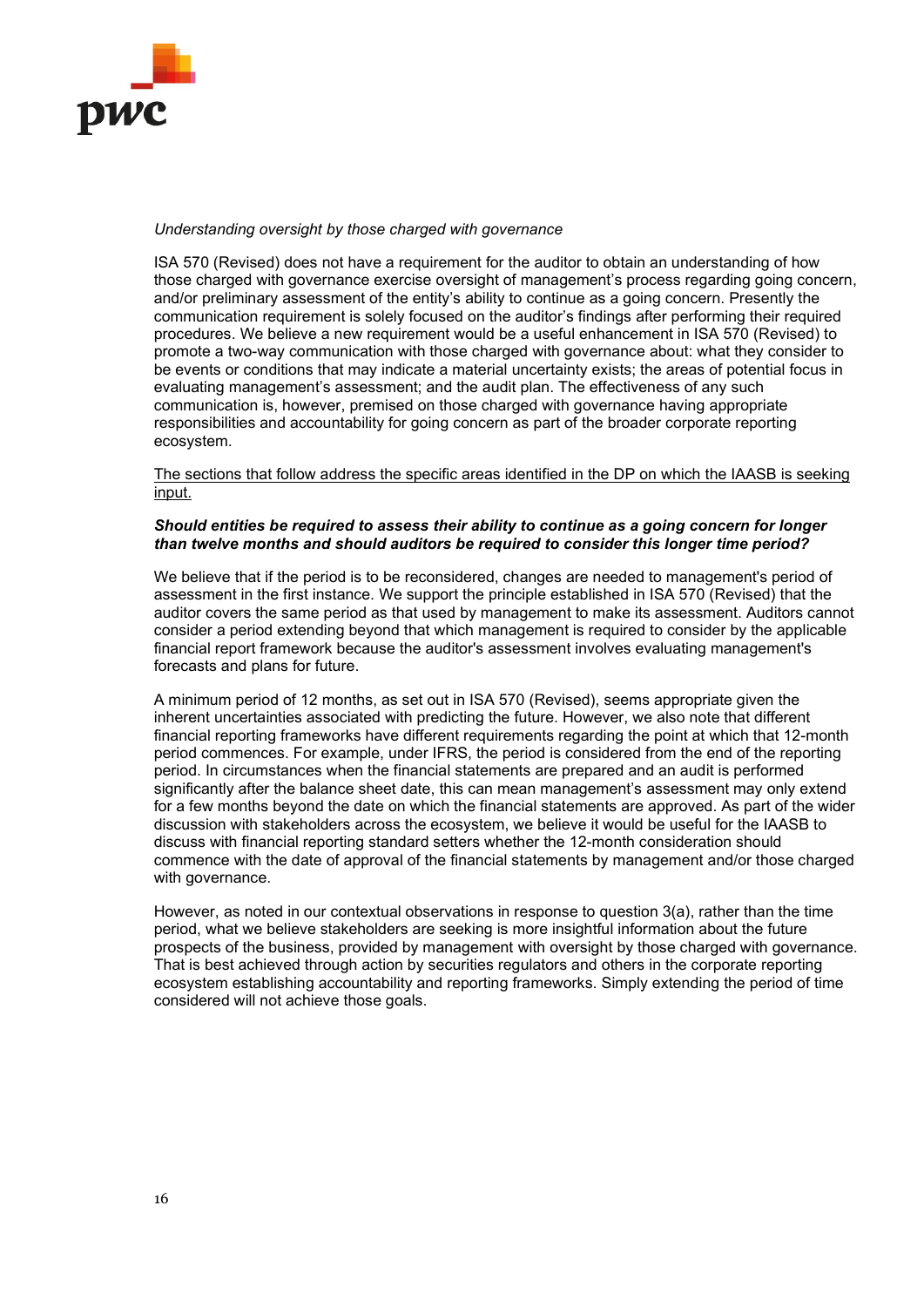

## Whether changes are needed with regard to going concern and other concepts of resilience (within the IAASB's remit)?

See response to part (a).

# Whether more is needed to narrow the knowledge gap with regard to the meaning of 'material uncertainty"?

Related to our contextual observations in response to question 3(a), a common area of feedback we hear (and an area to be explored in the AR PIR) is that the concept of a "material uncertainty" is not well understood. That view arises primarily from:

- Challenges relating to the knowledge gap, due to a lack of a sufficiently clear definition and/or criteria for determining when a "material uncertainty" exists in applicable financial reporting frameworks, leading to inconsistent application and disclosure;
- A lack of specificity in current financial reporting requirements with respect to disclosures of material uncertainties expected to be made by management, resulting in disclosures that may not have sufficient detail. Significant judgements made when concluding that a material uncertainty does not exist may also not be well-disclosed; and
- The nature of such disclosures, and the matters they describe, often being "stale" by the time they are reported.

Trying to better explain the term itself is not, in our view, going to significantly address the challenges around material uncertainties and how they contribute to the expectation gap. Likewise, aligning the use of different terminology across financial reporting frameworks (material uncertainty/significant doubt/substantial doubt) is also unlikely to narrow the expectation gap. Instead, we believe that greater transparency in management disclosures about matters related to longer term viability and future prospects would provide more timely and relevant information to users about the entity's financial condition, and would allow users of financial statements to apply their own judgement in making decisions based on that more relevant and useful information.

## Whether the concept and requirements relating to a material uncertainty are sufficiently aligned with requirements in international accounting standards?

See above.

(b) Is there a need for enhanced procedures only for certain entities or in specific circumstances? If yes:

# (i) For what types of entities or in what circumstances?

See response to part (a). We see no specific rationale for a distinction based on entity type. However, the level of interest for auditors to do more is most commonly cited in relation to audits of listed entities. Discussion with IOSCO and other regulators would help inform the debate around whether any targeted measures would be appropriate, for example assurance over internal control relevant to financial reporting. However, again this is likely dependent on the specific jurisdictional circumstances.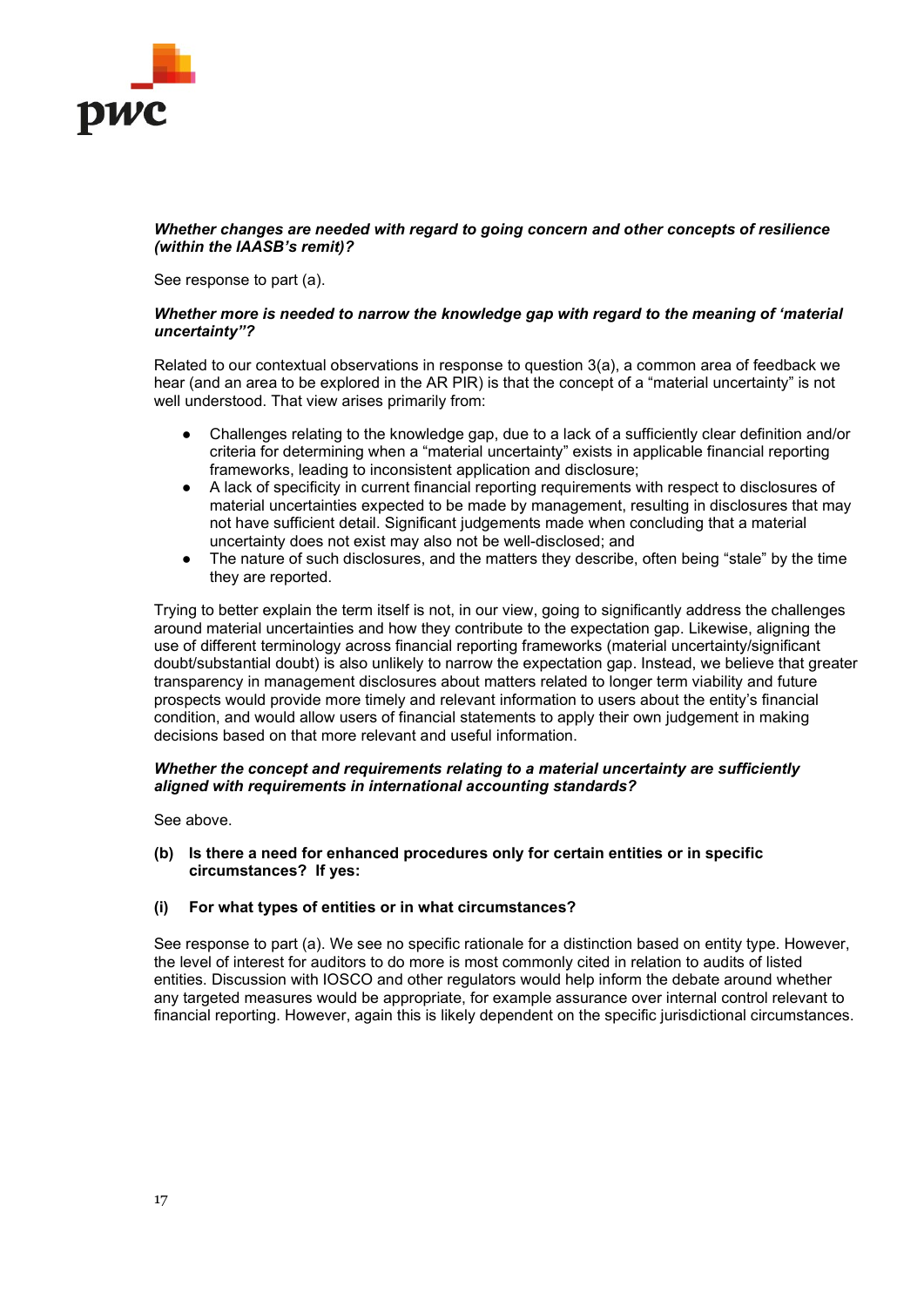

# (ii) What enhancements are needed?

See response to part (a).

## (iii) Should these changes be made within the ISAs or outside the scope of an audit (e.g., a different engagement)? Please explain your answer.

For the jurisdictional reasons described above, we believe the opportunity for, and ability to make, impactful change through the ISA alone is limited. In many jurisdictions, additional expectations of the entity or other stakeholders, including requirements set forth by regulators, may best be addressed through legislation and/or applicable national auditing standards, or alternatively through separate engagements.

- (c) Do you believe more transparency is needed:
- (i) About the auditor's work in relation to going concern in an audit of financial statements? If yes, what additional information is needed and how should this information be communicated (e.g., in communications with those charged with governance, in the auditor's report, etc.)?

We believe the following matters could be addressed as part of the IAASB's AR PIR:

- It would be helpful for the IAASB to resolve the implicit discrepancy between the extent of disclosure of the auditor's response when a material uncertainty relating to going concern section has been included (no requirement to describe how the matter was addressed) and a KAM on a going concern "close-call" i.e., where no material uncertainty exists (requiring more fulsome disclosure of the auditor's response).
- For entities other than listed entities, when KAMs are not required to be included in the auditor's report, providing additional guidance to highlight the availability of using an emphasis of matter paragraph in the auditor's report to draw attention to disclosures in the financial statements that are considered fundamental to users' understanding (in circumstances when events or conditions were identified but ultimately no material uncertainty was deemed to exist). In some respects, communication by the auditor in this manner would draw users' attention to these important disclosures.

## (ii) About going concern, outside of the auditor's report? If yes, what further information should be provided, where should this information be provided, and what action is required to put this into effect?

See response to part (a). In addition, the IAASB should consider whether any changes to the reporting requirements under the ISRE standards may be appropriate in light of changes made to corporate reporting obligations within the overall ecosystem, in particular in respect of the identification and disclosure of material uncertainties.